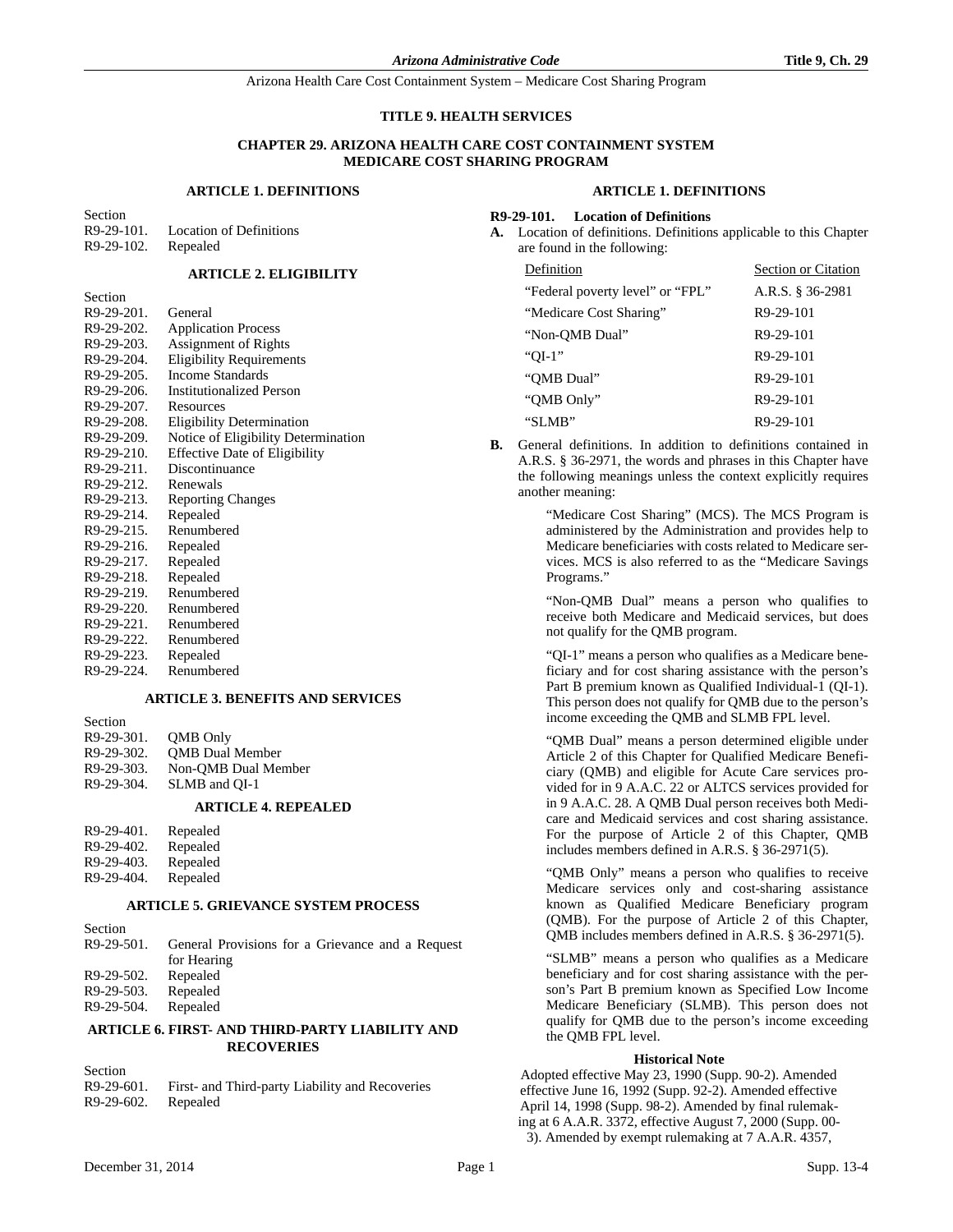effective October 1, 2001 (Supp. 01-3). Amended by final rulemaking at 9 A.A.R. 5142, effective January 3, 2004 (Supp. 03-4). Amended by final rulemaking at 18 A.A.R. 3139, effective January 6, 2013 (Supp. 12-4).

### **R9-29-102. Repealed**

### **Historical Note**

New Section made by final rulemaking at 9 A.A.R. 5142, effective January 3, 2004 (Supp. 03-4). Repealed by final rulemaking at 18 A.A.R. 3139, effective January 6, 2013 (Supp. 12-4).

## **ARTICLE 2. ELIGIBILITY**

### **R9-29-201. General**

- **A.** Eligibility determination. AHCCCS shall determine eligibility for a QMB, SLMB, or QI-1 under this Article.
- **B.** Confidentiality. The Administration shall maintain the confidentiality of an applicant or member's records and limit the release of safeguarded information under A.A.C. R9-22-512.
- **C.** The Administration will accept applications for the QI-1 program subject to the availability of funds. If the Director determines that monies may be insufficient for the program, the Administration shall stop processing applications for the program. If the Administration stops processing an application because the monies are insufficient, the Administration shall place an applicant on a waiting list and notify the applicant. After the Administration has verified that funding is sufficient, it will resume processing applications.

### **Historical Note**

Adopted effective May 23, 1990 (Supp. 90-2). Amended effective April 14, 1998 (Supp. 98-2). Amended by final rulemaking at 9 A.A.R. 5142, effective January 3, 2004 (Supp. 03-4). Amended by final rulemaking at 18 A.A.R. 3139, effective January 6, 2013 (Supp. 12-4).

### **R9-29-202. Application Process**

- **A.** The Administration shall provide the opportunity to apply without delay.
- **B.** To apply for the MCS Program, a person shall submit an application form prescribed by AHCCCS unless the person's application has been referred by the Social Security Administration as part of the Extra Help program described under A.A.C. R9- 30-101.
- **C.** An application shall be submitted by a person listed in A.A.C. R9-22-1406(B) unless the person's application has been referred by the Social Security Administration as part of the Extra Help program described under A.A.C. R9-30-101.
- **D.** The date of application is the date a signed application is received as described under A.A.C. R9-22-1406 or the date of an application referred by the Social Security Administration as part of the Extra Help program described under A.A.C. R9- 30-101.
- **E.** Applicant's representative. AHCCCS shall allow a person of an applicant's choice to accompany, assist, and represent the applicant in the application process or assistance can be provided by AHCCCS. If requested, AHCCCS shall help a person complete an application.
- **F.** AHCCCS shall determine whether an application is complete under A.A.C. R9-22-1406.

## **Historical Note**

Adopted effective May 23, 1990 (Supp. 90-2). Amended effective June 16, 1992 (Supp. 92-2). Section repealed; new Section adopted effective April 14, 1998 (Supp. 98- 2). Section repealed; new Section made by final rulemaking at 9 A.A.R. 5142, effective January 3, 2004 (Supp.

03-4). Amended by final rulemaking at 18 A.A.R. 3139, effective January 6, 2013 (Supp. 12-4).

## **R9-29-203. Assignment of Rights**

A person determined eligible for QMB benefits assigns rights to medical benefits to which the person is entitled to AHCCCS, under A.R.S. §§ 36-2903 and 36-2972.

### **Historical Note**

Adopted effective May 23, 1990 (Supp. 90-2). Section repealed; new Section adopted effective April 14, 1998 (Supp. 98-2). Section repealed; new Section made by final rulemaking at 9 A.A.R. 5142, effective January 3, 2004 (Supp. 03-4). Section R9-29-203 repealed; new Section R9-29-203 renumbered from R9-29-207 and amended by final rulemaking at 18 A.A.R. 3139, effective January 6, 2013 (Supp. 12-4).

**R9-29-204. Eligibility Requirements**

To be eligible for MCS a person shall:

- 1. Provide information necessary to establish paternity and enforce medical support obligations, when requested by AHCCCS for the QMB program,
- Furnish a SSN or apply for a SSN,
- 3. Be a United States citizen or a qualified alien under A.R.S. § 36-2903.03,
- 4. Be a resident of Arizona,
- 5. Apply for potential benefits that may be available to the person, if requested by AHCCCS,
- 6. Provide verification, or authorize the release of verification, for all information necessary to complete the determination of eligibility, and
- 7. Receive Medicare Part A benefits or be determined conditionally entitled to Medicare Part A benefits by the Social Security Administration.

### **Historical Note**

Adopted effective May 23, 1990 (Supp. 90-2). Repealed effective April 14, 1998 (Supp. 98-2). New Section made by final rulemaking at 9 A.A.R. 5142, effective January 3, 2004 (Supp. 03-4). R9-29-204 repealed; new Section R9-29-204 made by final rulemaking at 18 A.A.R. 3139, effective January 6, 2013 (Supp. 12-4).

### **R9-29-205. Income Standards**

- **A.** To be eligible, a person's income shall meet the following federal poverty levels (FPL), adjusted annually:
	- 1. QMB. Income is equal to or less than 100 percent of the FPL.
	- 2. SLMB. Income is greater than 100 percent but equal to or less than 120 percent of the FPL.
	- 3. QI-1. Income is at least 120 percent but equal to or less than 135 percent of the FPL.
- **B.** AHCCCS shall calculate income under A.A.C. R9-22-1503.

## **Historical Note**

New Section made by final rulemaking at 9 A.A.R. 5142, effective January 3, 2004 (Supp. 03-4). Section R9-29- 205 repealed; new Section R9-29-205 renumbered from R9-29-213 and amended by final rulemaking at 18 A.A.R. 3139, effective January 6, 2013 (Supp. 12-4).

## **R9-29-206. Institutionalized Person**

The provisions in A.A.C. R9-22-1402 apply to this Article for an institutionalized person.

## **Historical Note**

New Section made by final rulemaking at 9 A.A.R. 5142, effective January 3, 2004 (Supp. 03-4). Section R9-29- 206 repealed; new Section R9-29-206 renumbered from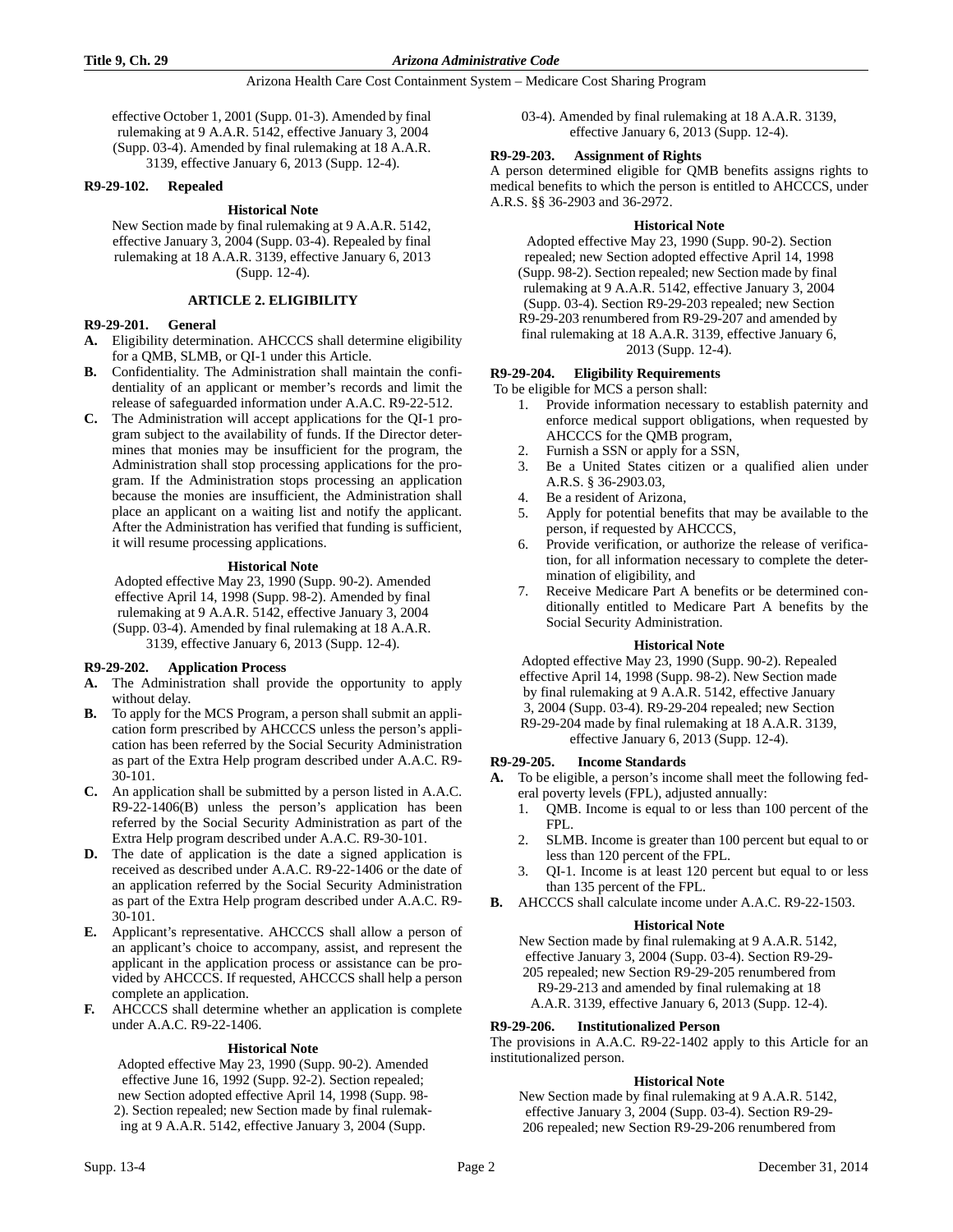R9-29-215 by final rulemaking at 18 A.A.R. 3139, effective January 6, 2013 (Supp. 12-4).

## **R9-29-207. Resources**

Resources such as, cash, financial accounts, real property, vehicles, trusts, and life insurance are not considered in determining a person's QMB, SLMB or QI-1 eligibility.

### **Historical Note**

New Section made by final rulemaking at 9 A.A.R. 5142, effective January 3, 2004 (Supp. 03-4). Section R9-29- 207 renumbered to R9-29-203; new Section R9-29-207 made by final rulemaking at 18 A.A.R. 3139, effective January 6, 2013 (Supp. 12-4).

## **R9-29-208. Eligibility Determination**

- **A.** AHCCCS shall make an eligibility determination within 45 days of the date of application, except when:
	- 1. The agency cannot reach a decision because the applicant delays or fails to take a required action, or
	- 2. When there is an administrative or other emergency beyond the agency's control.
- **B.** AHCCCS shall not use the time to determine eligibility as a waiting period before determining eligibility; or as a reason for denying eligibility when a determination has not been made within the time standards.

### **Historical Note**

New Section made by final rulemaking at 9 A.A.R. 5142, effective January 3, 2004 (Supp. 03-4). Section R9-29- 208 repealed; new Section R9-29-208 renumbered from R9-29-219 and amended by final rulemaking at 18 A.A.R. 3139, effective January 6, 2013 (Supp. 12-4).

### **R9-29-209. Notice of Eligibility Determination**

- **A.** Notice. AHCCCS shall send an applicant written notice of the eligibility decision. The notice shall include a statement of the action and an explanation of the person's hearing rights specified in Article 5.
- **B.** Approval. If AHCCCS determines that the applicant is eligible, the notice shall contain the effective date of eligibility.
- **C.** Denial. If AHCCCS determines that the applicant is not eligible, the notice shall contain:
	- 1. The effective date of the decision;
	- 2. A statement detailing the reason for the decision, including specific financial calculations and the financial eligibility standard if applicable; and
	- 3. The legal authority supporting the decision.

### **Historical Note**

New Section made by final rulemaking at 9 A.A.R. 5142, effective January 3, 2004 (Supp. 03-4). Section R9-29- 209 repealed; new Section R9-29-209 renumbered from R9-29-220 by final rulemaking at 18 A.A.R. 3139, effective January 6, 2013 (Supp. 12-4).

## **R9-29-210. Effective Date of Eligibility**

- **A.** QMB. The effective date of eligibility is the first day of the month following the month in which AHCCCS makes the eligibility decision.
- **B.** SLMB. Eligibility is effective on the first day of the month that all eligibility requirements are met, including the prior quarter period.
- **C.** QI-1. Eligibility is effective on the first day of the month that all eligibility requirements are met, including the prior quarter period and no earlier than the first day of the current calendar year. QI-1 members are entitled to receive cost sharing assistance through the end of the calendar year in which they qualified for the program.

## **Historical Note**

New Section made by final rulemaking at 9 A.A.R. 5142, effective January 3, 2004 (Supp. 03-4). Section R9-29-

210 repealed; new Section R9-29-210 renumbered from R9-29-221 and amended by final rulemaking at 18 A.A.R. 3139, effective January 6, 2013 (Supp. 12-4). Amended by final rulemaking at 19 A.A.R. 3323, November 30, 2014 (Supp. 13-4).

## **R9-29-211. Discontinuance**

- **A.** Discontinuance. AHCCCS shall discontinue a person's eligibility if any of the conditions of eligibility under this Article are not met.
- **B.** Notice. AHCCCS shall follow the discontinuance notice requirements under A.A.C. R9-22-1415, except where it states "Department" replace the term with "Administration."

### **Historical Note**

New Section made by final rulemaking at 9 A.A.R. 5142, effective January 3, 2004 (Supp. 03-4). Section R9-29-

211 repealed; new Section R9-29-211 renumbered from R9-29-222 and amended by final rulemaking at 18 A.A.R. 3139, effective January 6, 2013 (Supp. 12-4).

## **R9-29-212. Renewals**

**A.** QMB and SLMB. AHCCCS shall renew a person's eligibility for QMB or SLMB at least one time every 12 months.

**B.** QI-1. A person receiving QI-1 benefits shall reapply every 12 months.

## **Historical Note**

New Section made by final rulemaking at 9 A.A.R. 5142, effective January 3, 2004 (Supp. 03-4). Section R9-29- 212 repealed; new Section R9-29-212 made by final rulemaking at 18 A.A.R. 3139, effective January 6, 2013 (Supp. 12-4).

## **R9-29-213. Reporting Changes**

A person eligible under this Article shall report to an ALTCS or Social Security Insurance Medical Assistance Only (SSI-MAO) office the following changes for the person, the person's spouse, or the person's dependent children:

- 1. A change of address;
- 2. An admission to, or discharge from, a public institution, as specified in A.A.C. R9-22-1402;
- 3. A change in household composition;
- 4. A change in income;
- 5. A determination of eligibility for other benefits;
- 6. A death;
- 7. A change in marital status;
- 8. A change in Arizona state residency;
- 9. A change in citizenship or alien status;
- 10. Receipt of a SSN;
- 11. A change in Medicare receipt or eligibility; and
- 12. For QMB recipients, a change in first- or third-party liability that may be responsible for payment of all or a portion of the person's medical costs.

### **Historical Note**

New Section made by final rulemaking at 9 A.A.R. 5142, effective January 3, 2004 (Supp. 03-4). Section R9-29- 213 renumbered to R9-29-205; new Section R9-29-213 renumbered from R9-29-224 by final rulemaking at 18 A.A.R. 3139, effective January 6, 2013 (Supp. 12-4).

# **R9-29-214. Repealed**

## **Historical Note**

New Section made by final rulemaking at 9 A.A.R. 5142, effective January 3, 2004 (Supp. 03-4). Section R9-29-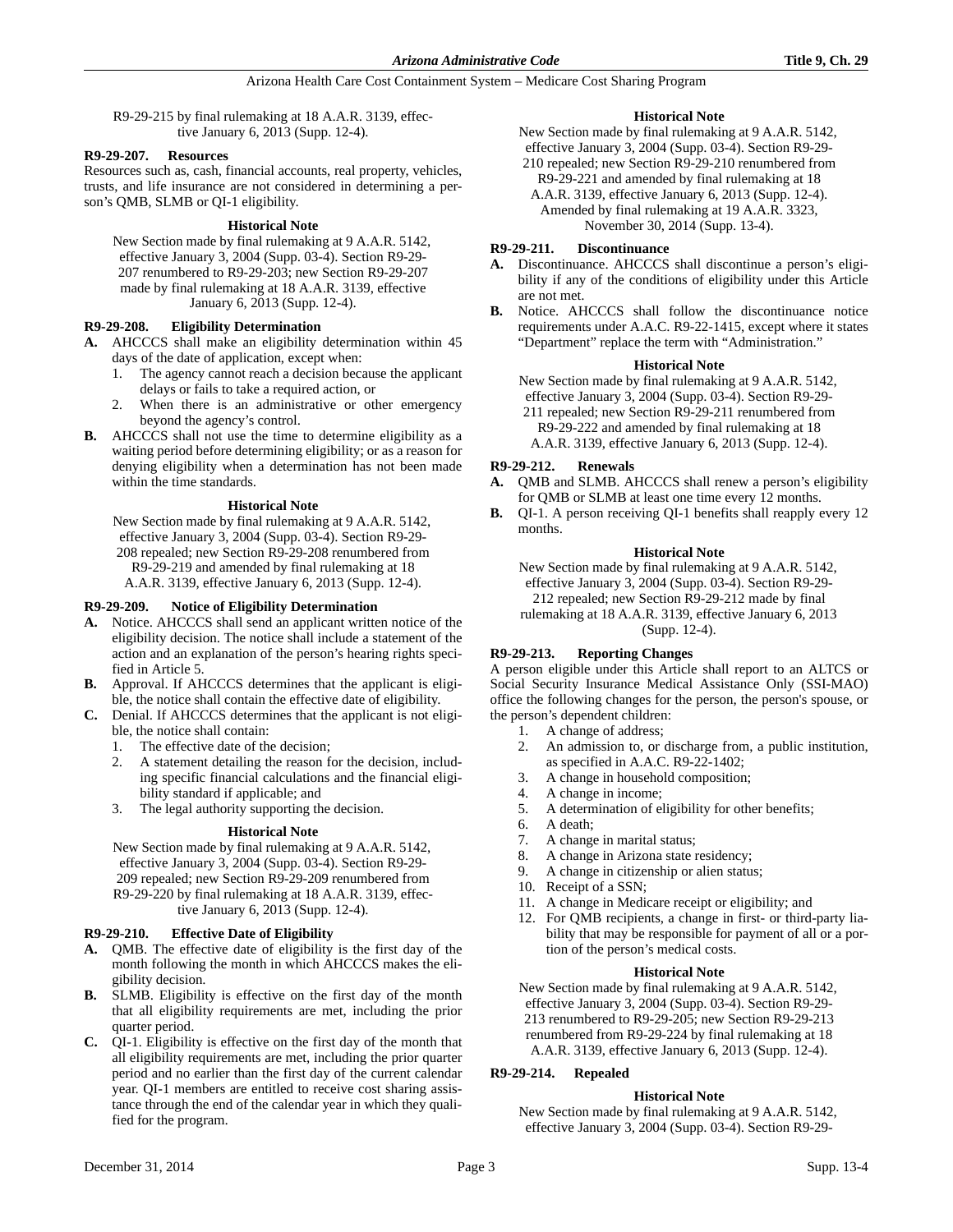214 repealed by final rulemaking at 18 A.A.R. 3139, effective January 6, 2013 (Supp. 12-4).

### **R9-29-215. Renumbered**

## **Historical Note**

New Section made by final rulemaking at 9 A.A.R. 5142, effective January 3, 2004 (Supp. 03-4). Section R9-29- 215 renumbered to R9-29-206 by final rulemaking at 18 A.A.R. 3139, effective January 6, 2013 (Supp. 12-4).

### **R9-29-216. Repealed**

## **Historical Note**

New Section made by final rulemaking at 9 A.A.R. 5142, effective January 3, 2004 (Supp. 03-4). Section R9-29- 216 repealed by final rulemaking at 18 A.A.R. 3139, effective January 6, 2013 (Supp. 12-4).

#### **R9-29-217. Repealed**

### **Historical Note**

New Section made by final rulemaking at 9 A.A.R. 5142, effective January 3, 2004 (Supp. 03-4). Section R9-29- 217 repealed by final rulemaking at 18 A.A.R. 3139, effective January 6, 2013 (Supp. 12-4).

### **R9-29-218. Repealed**

#### **Historical Note**

New Section made by final rulemaking at 9 A.A.R. 5142, effective January 3, 2004 (Supp. 03-4). Section R9-29- 218 repealed by final rulemaking at 18 A.A.R. 3139, effective January 6, 2013 (Supp. 12-4).

## **R9-29-219. Renumbered**

#### **Historical Note**

New Section made by final rulemaking at 9 A.A.R. 5142, effective January 3, 2004 (Supp. 03-4). Section R9-29- 219 renumbered to R9-29-208 by final rulemaking at 18 A.A.R. 3139, effective January 6, 2013 (Supp. 12-4).

### **R9-29-220. Renumbered**

#### **Historical Note**

New Section made by final rulemaking at 9 A.A.R. 5142, effective January 3, 2004 (Supp. 03-4). Section R9-29- 220 renumbered to R9-29-209 by final rulemaking at 18 A.A.R. 3139, effective January 6, 2013 (Supp. 12-4).

### **R9-29-221. Renumbered**

### **Historical Note**

New Section made by final rulemaking at 9 A.A.R. 5142, effective January 3, 2004 (Supp. 03-4). Section R9-29- 221 renumbered to R9-29-210 by final rulemaking at 18 A.A.R. 3139, effective January 6, 2013 (Supp. 12-4).

### **R9-29-222. Renumbered**

## **Historical Note**

New Section made by final rulemaking at 9 A.A.R. 5142, effective January 3, 2004 (Supp. 03-4). Section R9-29- 222 renumbered to R9-29-211 by final rulemaking at 18 A.A.R. 3139, effective January 6, 2013 (Supp. 12-4).

## **R9-29-223. Repealed**

### **Historical Note**

New Section made by final rulemaking at 9 A.A.R. 5142, effective January 3, 2004 (Supp. 03-4). Section R9-29- 223 repealed by final rulemaking at 18 A.A.R. 3139, effective January 6, 2013 (Supp. 12-4)

#### **R9-29-224. Renumbered**

#### **Historical Note**

New Section made by final rulemaking at 9 A.A.R. 5142, effective January 3, 2004 (Supp. 03-4). Section R9-29- 224 renumbered to R9-29-213 by final rulemaking at 18 A.A.R. 3139, effective January 6, 2013 (Supp. 12-4).

### **ARTICLE 3. BENEFITS AND SERVICES**

### **R9-29-301. QMB Only**

- **A.** QMB benefits. For a person determined eligible as a QMB Only, the Administration shall provide payment of:
	- 1. Medicare Part A premium,
	- 2. Medicare Part B premium, and
	- 3. Medicare coinsurance and Medicare deductible for Medicare services covered under Title XVIII of the Social Security Act to the provider.
- **B.** Payment of QMB Only benefits. The Administration shall not pay coinsurance or deductible to a member.

#### **Historical Note**

Adopted effective May 23, 1990 (Supp. 90-2). Amended effective April 14, 1998 (Supp. 98-2). Amended by final rulemaking at 9 A.A.R. 5142, effective January 3, 2004 (Supp. 03-4). Amended by final rulemaking at 18 A.A.R. 3139, effective January 6, 2013 (Supp. 12-4).

### **R9-29-302. QMB Dual Member**

- **A.** Covered services. A person determined to be a QMB Dual eligible member shall receive medical services provided under 9 A.A.C. 22, Article 2, or services provided under 9 A.A.C. 28, Article 2, in addition to the Medicare-related payments under R9-29-301(A).
- **B.** Premiums. The Administration pays Medicare part A and B premiums for a QMB Dual member enrolled with a contractor in a plan or AHCCCS Fee-For-Service.
- **C.** The Administration's payment responsibilities.
	- 1. The Administration shall pay the following costs for members not enrolled with contractors. When services are received from an AHCCCS registered provider and the service is covered:
		- a. By Medicare only, the Administration shall pay the Medicare coinsurance and deductible.
		- b. By Medicaid only, the Administration shall pay the lesser of billed charges or the Capped Fee-For-Service Schedule rate for the services covered under 9 A.A.C. 22, Article 2 and 9 A.A.C. 28, Article 2.
		- c. By both Medicare and Medicaid, the Administration shall pay Medicare coinsurance and deductible.
	- 2. When services are received from a non-registered provider and the service is covered, the Administration shall not pay the Medicare coinsurance and deductible.
- **D.** The contractor's payment responsibilities. Unless the subcontract with the provider sets forth different terms, when the enrolled member receives services from an AHCCCS registered provider in or out of network and the service is covered:
	- 1. By Medicare only, the contractor shall pay the Medicare coinsurance and deductible.
	- 2. By Medicaid only, the contractor shall pay the provider in accordance with the contract.
	- 3. By both Medicare and Medicaid, the contractor shall pay the lesser of:
		- a. The Medicare copay, coinsurance or deductible, or
		- b. The difference between the Health plan contracted rate and the Medicare paid amount.
- **E.** Member responsibilities. A QMB Dual eligible member who receives services under 9 A.A.C. 22, Article 2 or 9 A.A.C. 28,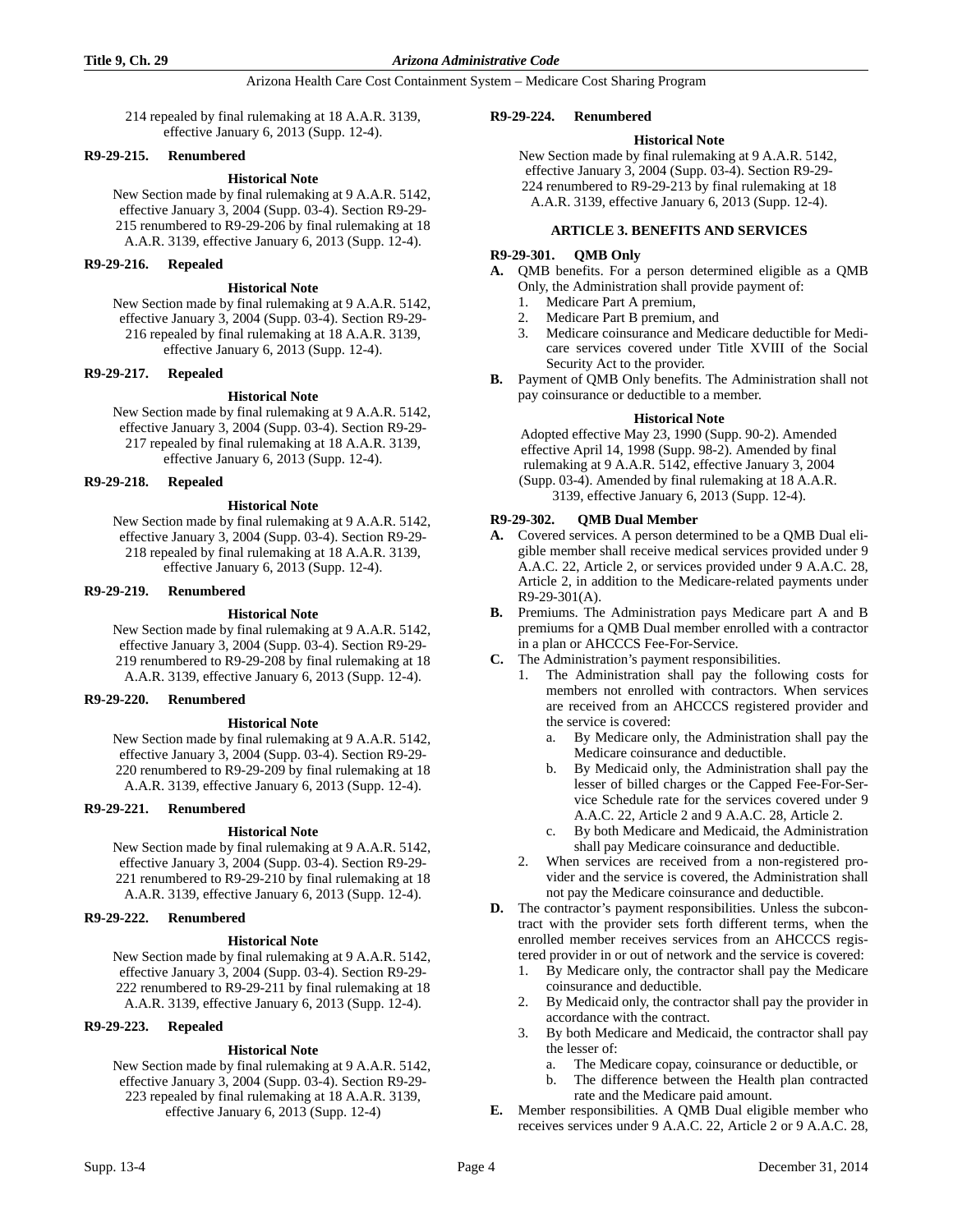Article 2 from a registered provider is not liable for any Medicare copay, coinsurance or deductible associated with those services and is not liable for any balance of billed charges.

**F.** Coordination of prescription drug benefit with Medicare Part D. Notwithstanding subsections (A) through (D), services do not include pharmaceutical services to the extent limited under 42 U.S.C. 1396u-5(d). A contractor is not liable for any Medicare copay, coinsurance or deductible associated with pharmaceutical services subject to the limitation under 42 U.S.C. 1396u-5(d).

### **Historical Note**

Adopted effective May 23, 1990 (Supp. 90-2). Amended effective April 14, 1998 (Supp. 98-2). Amended by final rulemaking at 9 A.A.R. 5142, effective January 3, 2004 (Supp. 03-4). Amended by final rulemaking at 12 A.A.R. 864, effective March 7, 2006 (Supp. 06-1). Amended by final rulemaking at 18 A.A.R. 3139, effective January 6, 2013 (Supp. 12-4).

## **R9-29-303. Non-QMB Dual Member**

- **A.** Covered services. A person determined to be a Non-QMB Dual eligible member shall receive medical services and provisions under 9 A.A.C. 22, Article 2, or services and provisions under 9 A.A.C. 28, Article 2.
- **B.** Premiums. The Administration pays Medicare part B premiums for a Non-QMB dual member enrolled with a contractor in a plan or AHCCCS Fee-For-Service for the following individuals:
	- 1. An individual described in 42 CFR 431.625;
	- 2. An individual enrolled in ALTCS but who does not qualify as a QMB, SLMB or QI;
	- 3. An individual who is eligible for Medicaid under a mandatory or optional Title XIX coverage group for the aged, blind, or disabled (SSI-MAO);
	- 4. An individual who is eligible for continued coverage while eligibility redetermination is pending as described under 42 CFR 435.1003;
	- 5. An individual who is in the guaranteed enrollment period described in 42 CFR 435.212 and the state was paying the individual's Part B premium before eligibility terminated.
- **C.** The Administration's payment responsibilities.
	- 1. The Administration shall pay the following costs for members not enrolled with contractors. When services are received from an AHCCCS registered provider and the service is covered up to the limitations described within 9 A.A.C. 22, Article 2:
		- a. By Medicare only, the Administration shall not pay the Medicare copay, coinsurance or deductible.
		- b. By Medicaid only, the Administration shall pay the lesser of billed charges or the Capped Fee-For-Service Schedule rate for the services covered under 9 A.A.C. 22, Article 2 and 9 A.A.C. 28, Article 2.
		- c. By both Medicare and Medicaid, the Administration shall pay the Medicare copay, coinsurance or deductible.
	- 2. When services are received from a non-registered provider and the service is covered, the Administration shall not pay the Medicare copay, coinsurance or deductible.
- **D.** The contractor's payment responsibilities.
	- 1. When an enrolled member receives services within the network of contracted providers and the service is covered up to the limitations described within 9 A.A.C. 22, Article 2:
		- a. By Medicare only, the contractor shall not pay the Medicare copay, coinsurance or deductible.
- b. By Medicaid only, the contractor shall pay the provider in accordance with the subcontract.
- c. By both Medicare and Medicaid, unless the subcontract with the provider sets forth different terms, the contractor shall pay the lesser of:
- i. The Medicare copay, coinsurance or deductible, or
- ii. Any amount remaining after the Medicare paid amount is deducted from the subcontracted rate.
- 2. When an enrolled member receives services from a noncontracting provider and the service is covered:
	- a. By Medicare only, the contractor has no responsibility for payment.
	- b. By Medicaid only, and the contractor has not referred the member to the provider or has not authorized the provider to render services and the services are not emergent, the contractor has no responsibility for payment.
	- c. By Medicaid only, and the contractor has referred the member to the provider or has authorized the provider to render services or the services are emergent, the contractor shall pay in accordance with A.A.C. R9-22-705.
	- d. By both Medicare and Medicaid, and the contractor has not referred the member to the provider or has not authorized the provider to render services and the services are not emergent, the contractor has no responsibility for payment.
	- By both Medicare and Medicaid, and the contractor has referred the member to the provider or has authorized the provider to render services or the services are emergent, the contractor shall pay the lesser of:
		- i. The Medicare copay, coinsurance or deductible, or
		- ii. Any amount remaining after the Medicare paid amount is deducted from the amount otherwise payable under A.A.C. R9-22-705.

## **E.** Member responsibilities.

- 1. A Non-QMB Dual eligible member who receives covered services under 9 A.A.C. 22, Article 2 or 9 A.A.C. 28, Article 2 from a provider within the contractor's network is not liable for any Medicare copay, coinsurance or deductible associated with those services and is not liable for any balance of billed charges unless services have reached the limitations described within 9. A.A.C. 22, Article 2.
- 2. When an enrolled member chooses to receive services out of network that are covered by both Medicare and Medicaid, the member is responsible for any Medicare copay, coinsurance or deductible associated with those services unless the contractor is responsible as described in A.A.C. R9-22-705 and the provider has complied with A.A.C. R9-22-702.
- **F.** Coordination of prescription drug benefit with Medicare Part D. Notwithstanding subsections (A) through (D), services do not include pharmaceutical services to the extent limited under 42 U.S.C. 1396u-5(d). A contractor is not liable for any Medicare copay, coinsurance or deductible associated with pharmaceutical services subject to the limitation under 42 U.S.C. 1396u-5(d).

## **Historical Note**

New Section made by final rulemaking at 9 A.A.R. 5142, effective January 3, 2004 (Supp. 03-4). Section R9-29- 303 repealed; new Section R9-29-303 made by final rulemaking at 18 A.A.R. 3139, effective January 6, 2013 (Supp. 12-4).